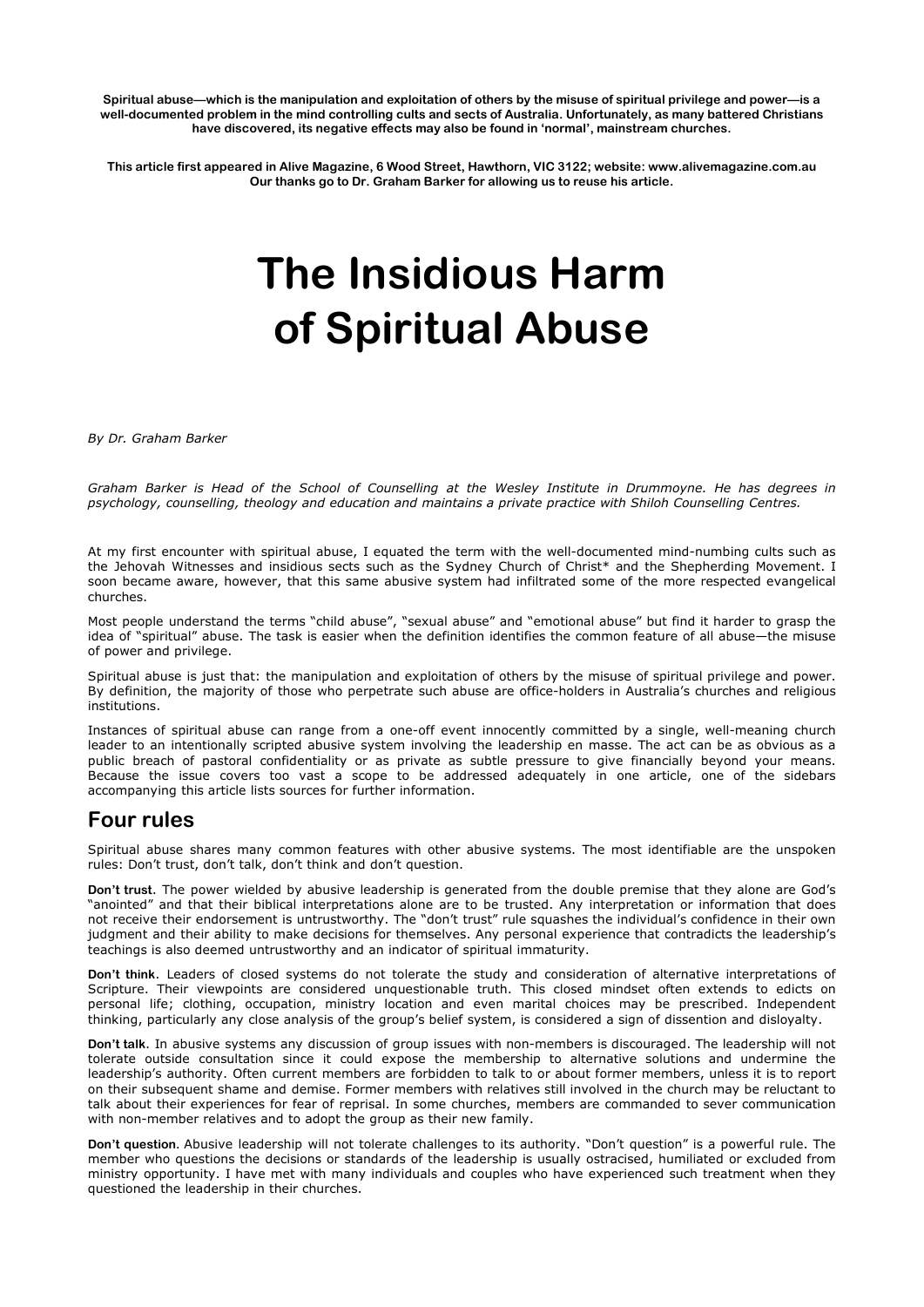# **Case Study: Jan and Phillip**

Jan and Phillip were talented musicians. They had been active members in their church for eight years, but they were alarmed, two years ago, when their pastor and elders told them God wanted them to leave in three months to assist in a new ministry interstate.

Jan and Phillip replied that they doubted this was God's will since Jan's mother was very sick and relied on them daily. In response, they were told that to disobey God by staying would bring dire consequences.

This was not an isolated case in the church. Jan and Phillip has witnessed several others leave under pressured circumstances. They now felt that same pressure.

Jan and Phillip did leave, almost immediately, for another church. Sitting in my counselling room, they struggled with deep hurts and concerns. They wondered whether they had overreacted or misread God's will. Phillip's parents and most of their friends were still in the church, and, though their new church was biblically sound, it lacked the vitality of the old. As yet, no avenues for ministry had opened.

Over the next few months I listened as Jan and Phillip detailed their good and bad experiences with the old church. They appreciated many fine qualities in the ministry and its people but also saw the control wielded by the leadership. Part of their healing involved processing the conflicting emotions of relief and sadness.

During this time, Phillip renewed acquaintances with Christian friends from university, and he and Jan began reviving their musical ministry in their new church's Sunday school. They maintained intermittent contact with friends from their old church, meeting in neutral venues whenever possible.

Phillip's parents continued to be bewildered. They defended the pastors on occasion but accepted that Phillip and Jan were not returning.

The pastor of their new church, recognising Phillip and Jan's need to connect in a closer way, welcomed them into his home group. Their grief lingered for a year or so, but they rebuilt their lives with the help of their new home group, social acquaintances and a determination to live by growing in truth.

## **Case Study: Pastor Don**

I met Pastor Don in Dallas. At the time, he was the on-air announcer for the Minirth-Meier clinic. He had his own story of misguided power and its tragic consequences.

Don was the pastor of a prominent Texan church when a member's teenage son committed suicide. In his passion to present Jesus as the sustainer of his people through all trouble, he strongly advised them against any public or private grieving.

Traumatised, the family struggled through the funeral. They spent the next 12 months trying to suppress their grief until another teenage son, in a deep depression, also chose to end his life.

This second tragedy prompted Pastor Don to examine both his theology of emotions and the appropriateness of the advice he had given. He realised that, by advising against their grieving, he had contributed to the family's ongoing trauma and possibly, in some way, to the second son's death. He repented of his abusive ignorance and sought forgiveness from God and the family. Pastor Don has since dedicated himself to training and a ministry of counselling and care.

### **Characteristics of the abuser**

The leaders of abusive systems share a common profile:

- A need to control
- An authoritative style
- A commanding personality
- An inability to tolerate criticism or dissension
- A tendency to surround themselves with a small, exclusive clique.

Often the leader is a self-styled Bible expert whose subjective interpretations appeal to the members and reinforce the leader's "anointed" position. Rarely do these interpretations survive close scrutiny, but, even so, such criticism of their teaching is perceived as persecution. Besides, given the choice, the membership invariably remains with the besieged leader, lest they risk having to face the reality that they were duped.

Abusive leaders are also quite secretive. Rarely are their financial affairs and family life subjected to the same scrutiny as those of their membership. The demands made on others are not made on self. Spiritually abusive leadership seems to flourish in environments with the following characteristics:

- Earnest seekers of truth
- A biblically diluted established church
- A society that seems to have lost its spiritual way.

In such cases, the resulting spiritual vacuum is filled by leadership that offers a sense of authority and a security not found elsewhere. That strong sense of "belonging" makes the abuse tolerable. To lose that is to return to insecurity.